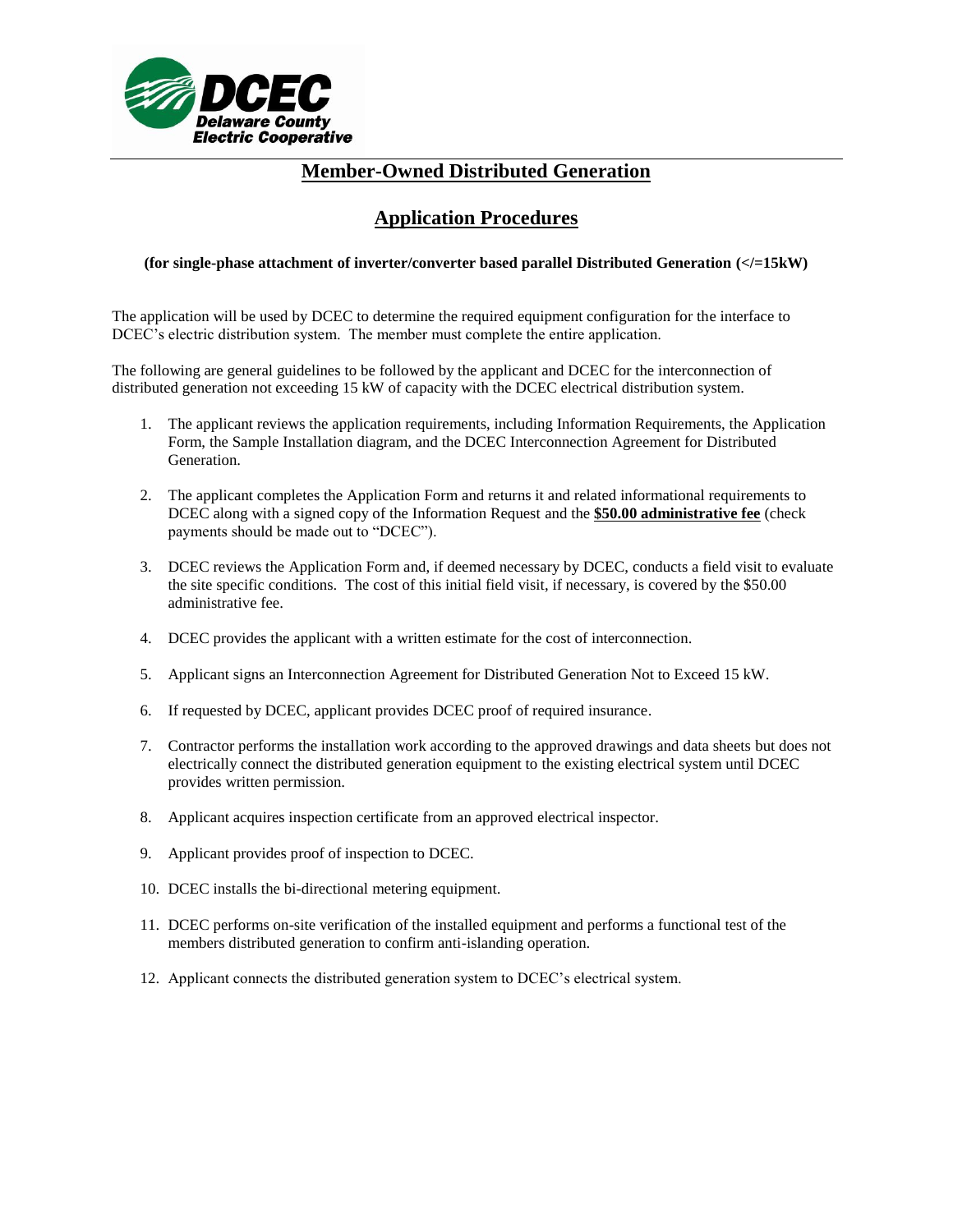

# **Information Requirements**

#### **(for single-phase attachment of inverter/converter based parallel Distributed Generation (</=15kW)**

The Member shall furnish **ALL** of the following information to complete DCEC's Engineering Review Process:

- 1. Application Form
- 2. Project Schedule
- 3. Site Plan
- 4. Description of Operation
- 5. One-Line Electrical Diagram of Complete Facility
- 6. Equipment Nameplate Data and Electrical Ratings for:
	- a. Interrupting Devices (main breaker, distributed generator feeder breaker)<sup>1</sup>
	- b. Line Disconnect Switch<sup>2</sup>
	- c. Inverter equipment (including firmware as applicable) <sup>3</sup>
	- d. Solar or WTG Meter

<sup>1</sup> Manufacturer, Type, Ampere Rating, Interrupting Ampere Rating

<sup>2</sup> Manufacturer, Type, Ampere Rating. Generating equipment shall be capable of being isolated from the utility system by means of an external, manual, visible, gang-operated, load break disconnecting switch. The disconnect switch shall be installed, owned, and maintained by the Member. It shall be located in the ac system between the power-producing equipment and its interconnection point with the DCEC system. The disconnect switch must be rated for the voltage and current requirements of the installation. Disconnect devices shall meet applicable UL, ANSI, and IEEE standards, and shall be installed to meet all applicable local, state, and federal codes. The disconnect switch shall be clearly marked, "Generator Disconnect Switch," with permanent 3/8 inch letters or larger. The disconnect switch shall be located within 10 feet of DCEC's external electric service meter. If such location is not possible, the Member will propose, subject to DCEC approval, an alternate location. The disconnect switch shall be readily accessible for operation and locking by DCEC personnel in the open position with a standard DCEC, 3/8 inch shank padlock.

<sup>3</sup> Direct current generation can only be installed in parallel with the utility's system using a synchronous inverter. Only inverters designed to operate in parallel with the utility system shall be utilized for this purpose. The design shall be such as to disconnect this synchronous inverter upon a utility system interruption. Equipment must be selected from the "Certified Equipment" list maintained by the New York State PSC. Such equipment has dynamic anti-islanding protection as defined by IEEE 1547/UL 1741 and conforms to the maximum harmonic limits delineated in IEEE 519. Synchronization or re-synchronization of an inverter to the utility system shall not result in a voltage deviation that exceeds the requirements contained in Section II.E, Power Quality, of IEEE 519.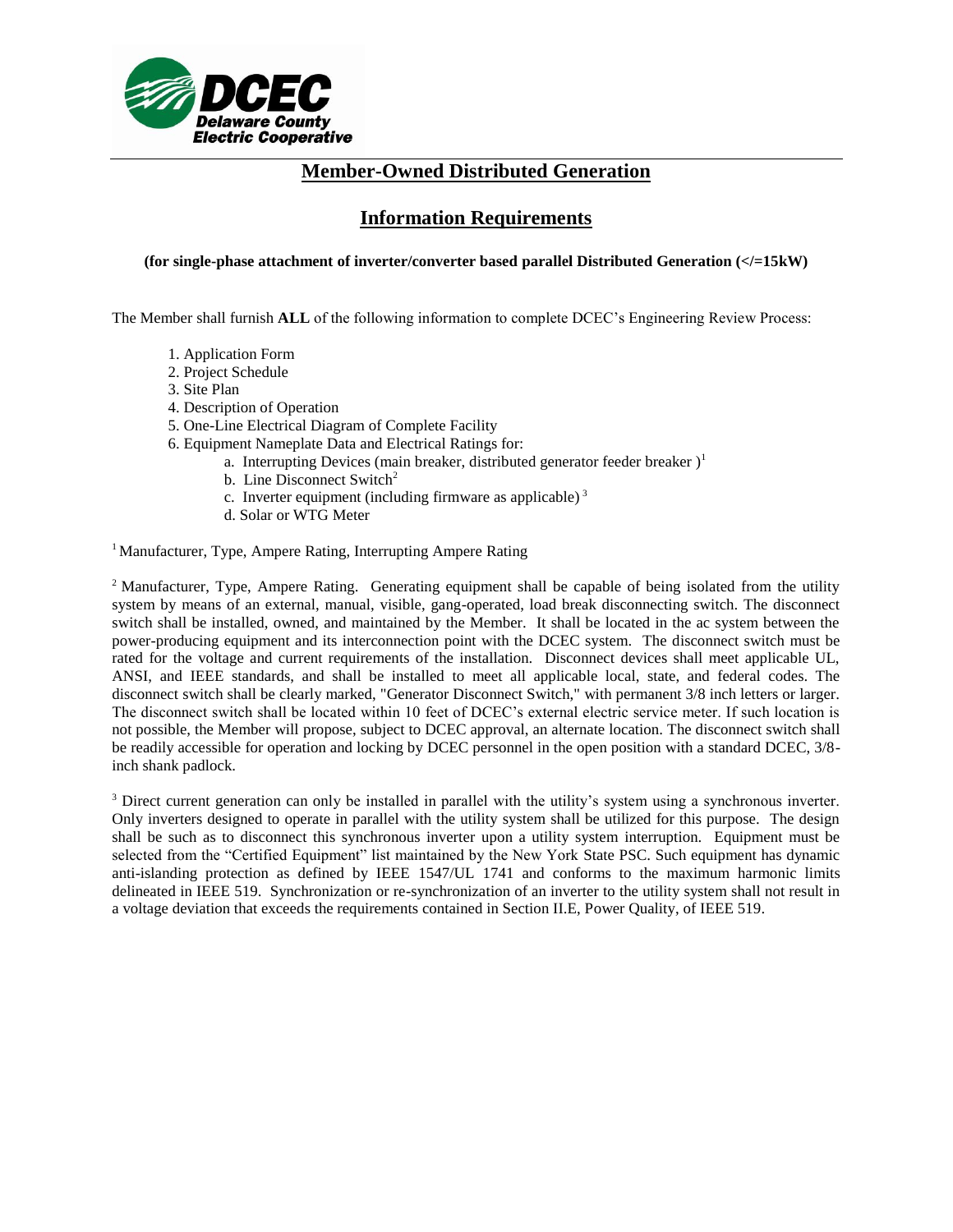

# **Application Form**

#### **(for single-phase attachment of inverter/converter based parallel Distributed Generation equipment 15 kW or smaller)**

| <b>Member Information:</b>                                                                                                                                                                                                          |                                                                            |
|-------------------------------------------------------------------------------------------------------------------------------------------------------------------------------------------------------------------------------------|----------------------------------------------------------------------------|
|                                                                                                                                                                                                                                     |                                                                            |
| the control of the control of the control of the control of the control of the control of                                                                                                                                           |                                                                            |
| <b>Consulting Engineer or Contractor:</b>                                                                                                                                                                                           |                                                                            |
| Address: <u>Address</u> and the contract of the contract of the contract of the contract of the contract of the contract of the contract of the contract of the contract of the contract of the contract of the contract of the con |                                                                            |
|                                                                                                                                                                                                                                     |                                                                            |
| <b>Existing Electric Service:</b>                                                                                                                                                                                                   |                                                                            |
| Capacity: _____________Amperes Voltage: ____________Volts                                                                                                                                                                           |                                                                            |
| <b>Location of Protective Interface Equipment on Property:</b><br>(include address if different from member address)                                                                                                                |                                                                            |
| <b>Energy Producing Equipment/Inverter Information:</b>                                                                                                                                                                             |                                                                            |
|                                                                                                                                                                                                                                     |                                                                            |
| ()Synchronous ()Induction ()Inverter ()Other                                                                                                                                                                                        |                                                                            |
| Rating: _____________kW Rating: _________________kVA                                                                                                                                                                                |                                                                            |
| Interconnection Voltage: ____________Volts                                                                                                                                                                                          |                                                                            |
|                                                                                                                                                                                                                                     | System Type Tested (Total System): () Yes () No; attach product literature |
| Equipment Type Tested (i.e. Inverter, Protection System):                                                                                                                                                                           |                                                                            |
| () Yes () No; attach product literature                                                                                                                                                                                             |                                                                            |
| One Line Diagram attached: () Yes<br>Installation Test Plan attached: () Yes                                                                                                                                                        |                                                                            |
|                                                                                                                                                                                                                                     |                                                                            |

# **Signature:**

MEMBER SIGNATURE DATE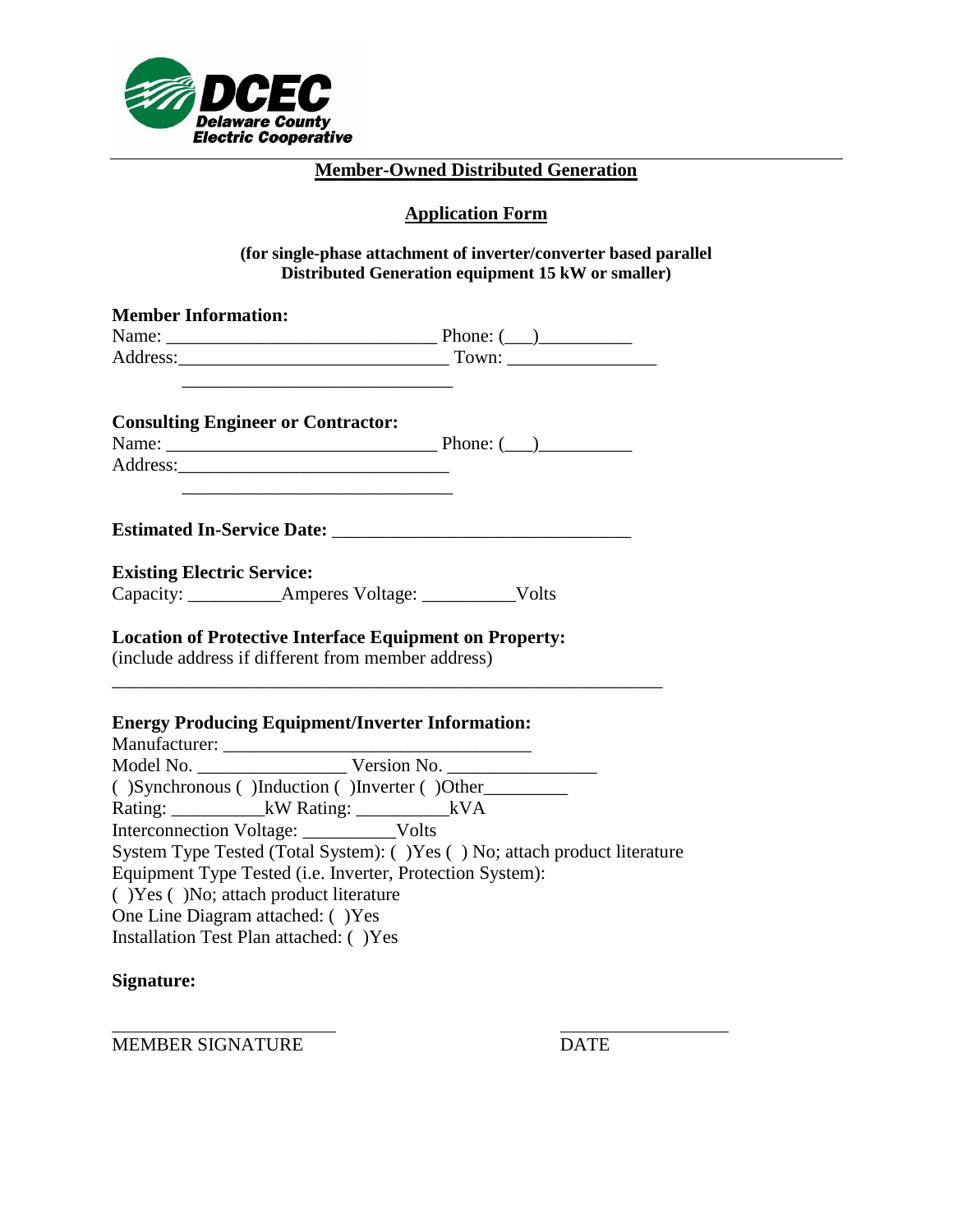

# **Sample Installation Schematics**

Typical Member Solar Installation - 15 kW Maximum



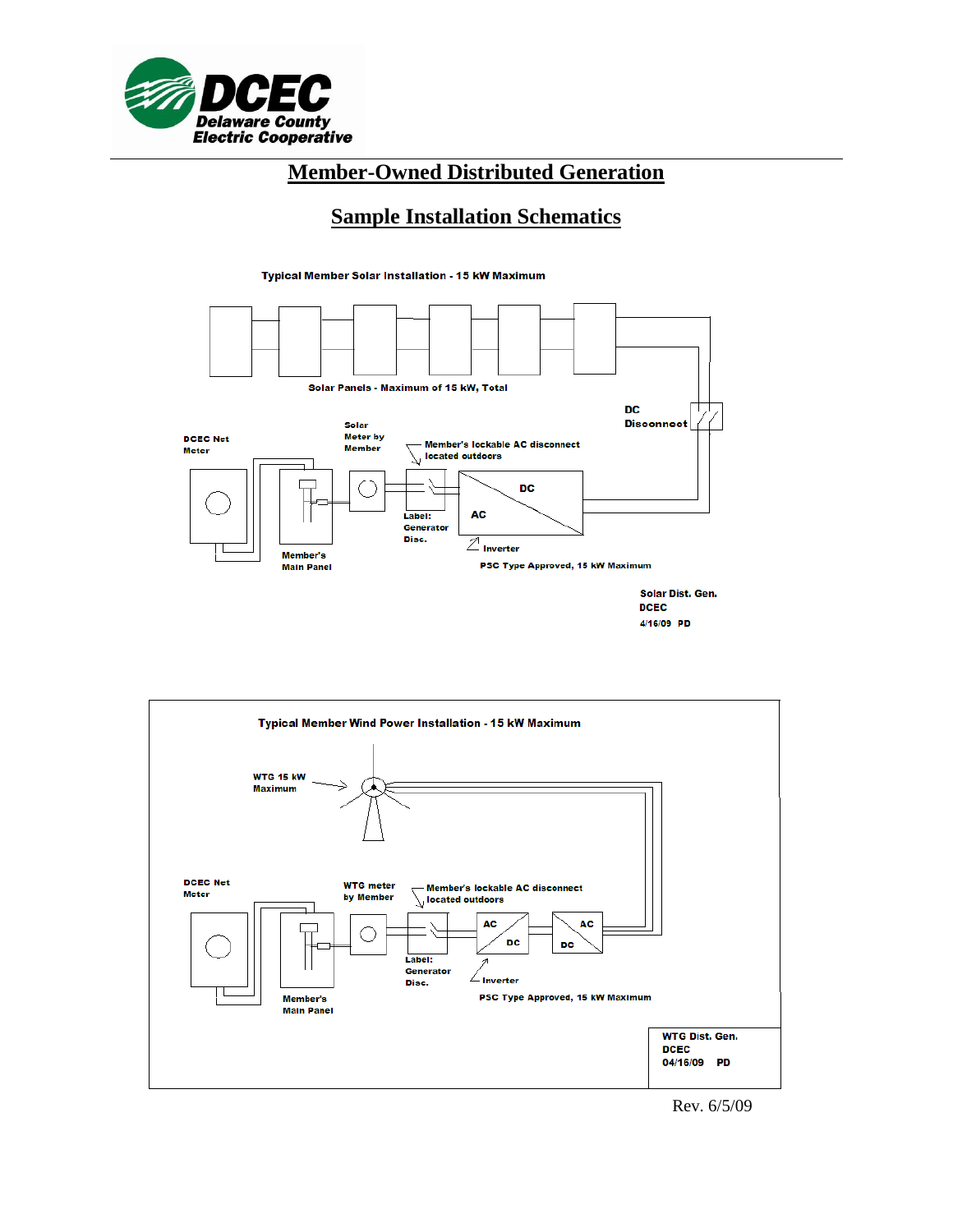

# **AGREEMENT**

# **FOR**

## **INTERCONNECTION OF MEMBER-OWNED DISTRIBUTED GENERATION**

#### **(for single-phase attachment of inverter/converter based parallel Distributed Generation equipment 15 kW or smaller)**

This Interconnection Agreement ("Agreement") is made and entered into this \_\_\_\_ day of , 20 , by the Delaware County Electric Cooperative, Inc., ("DCEC"), a corporation organized under the laws of the State of New York, and \_\_\_\_\_\_\_\_\_\_\_\_\_\_, ("DG Owner/Operator"), each hereinafter sometimes referred to individually as "Party" or both referred to collectively as the "Parties". In consideration of the mutual covenants set forth herein, the Parties agree as follows:

This Agreement provides for the safe and orderly operation of the electrical facilities interconnecting the DG Owner/Operator's electric power generator at

\_\_\_\_\_\_\_\_\_\_\_\_\_\_\_\_\_\_\_\_\_\_\_\_\_\_\_\_\_\_\_\_\_\_\_ (project location or address) ("the Facilities") and the electrical distribution system owned by DCEC ("the System"). The point of interconnection between the Facilities and the System shall be defined as the weather head for overhead service entrances or the meter pan for underground service entrances.

This Agreement is subject to the by-laws, applicable tariffs, rates, rules and regulations in place between the DG Owner/Operator and DCEC.

1. **Intent of Parties:** It is the intent of the DG Owner/Operator to interconnect an electric power generator to DCEC's electrical distribution system ("the interconnection").

It is the intent of DCEC to operate the distribution system to maintain a high level of service to their members and to maintain a high level of power quality.

It is the intent of both parties to operate their respective facilities in a way that ensures the safe and reliable provision of electric service.

2. **Operating Authority:** The DG Owner/Operator is responsible for establishing operating procedures and standards within their organization. The operating authority for the DG Owner/Operator shall ensure that the Operator in Charge of the generator is competent in the operation of the Facilities and is aware of the provisions of any operating agreements and regulations relating to safe operation of electrical power systems.

The operating authority for the DG Owner/Operator is (name or title of operating authority, along with address and telephone number).

3. **Operator in Charge:** The operator in charge is the person identified by name or job title responsible for the real time operation of all electrical facilities related to the interconnection and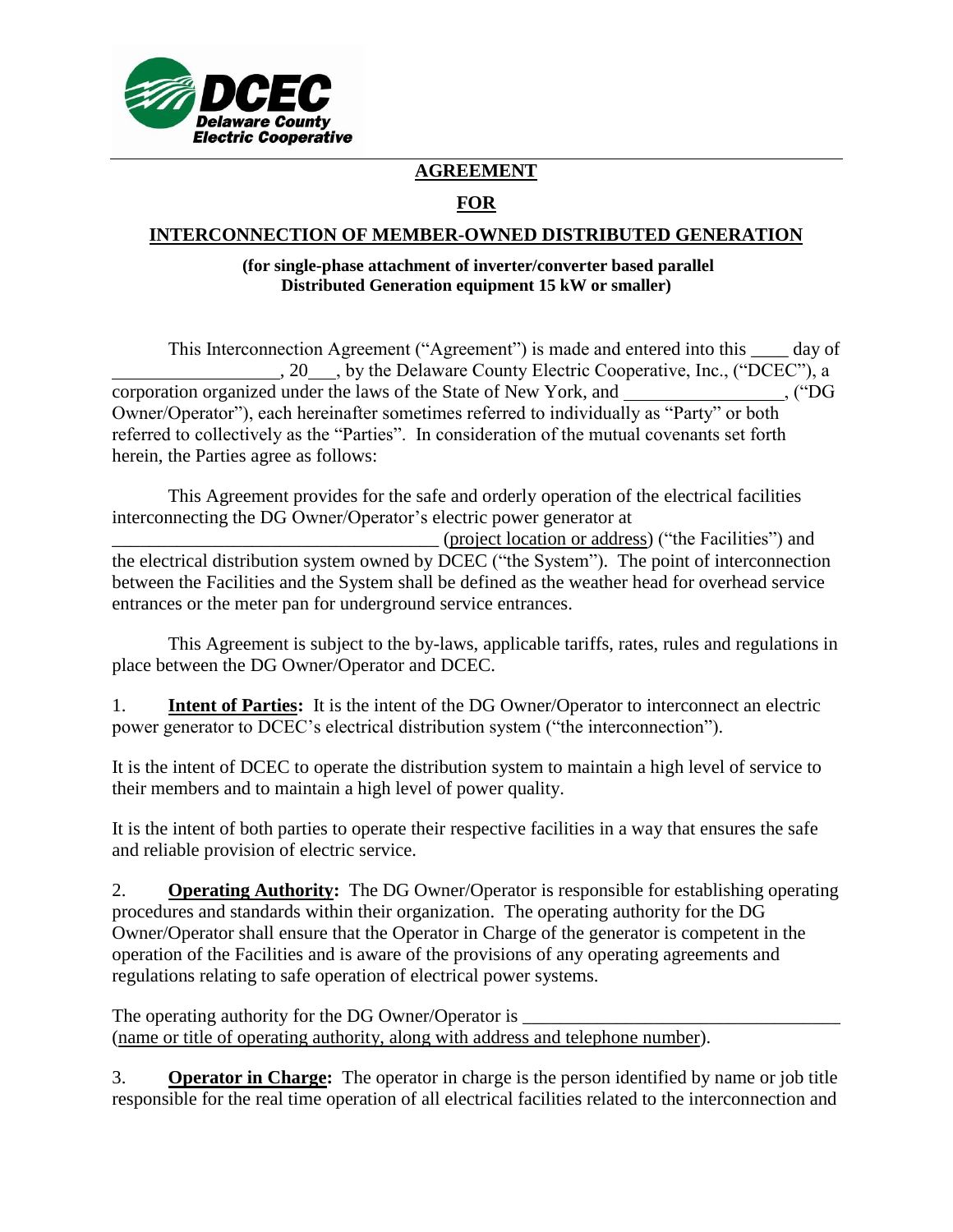

owned by their organization. The operator in charge for the DG Owner/Operator is \_\_\_\_\_\_\_\_\_\_\_\_\_\_\_\_\_\_\_\_\_\_\_\_\_\_\_\_\_\_\_ (name or title of operator in charge, along with address

and telephone number).

4. **Suspension of Interconnection:** The interconnection shall not compromise DCEC's System protection or System operation. The operation of the DG Owner/Operator's Facilities and the quality of electrical energy supplied by the DG Owner/Operator shall meet the standards as specified by DCEC. If the operation of the DG Owner/Operator's Facilities does not meet the standards as specified, then DCEC will notify the DG Owner/Operator to take reasonable and expedient corrective action. DCEC shall have the right to disconnect the DG Owner/Operator's Facilities until compliance is reasonably demonstrated. Notwithstanding, DCEC may in its sole discretion disconnect the Owner/Operator's Facilities from DCEC's System without notice if the operation of the Facilities imposes a threat , in DCEC's sole judgment, to life, property or the System.

5. **Maintenance Outages:** Maintenance outages will occasionally be required on DCEC's System and DCEC will provide as much notice and planning as practicable to minimize such outages. It is noted that in some emergency cases such notice may not be practical. Compensation will not be made for the unavailability of DCEC's System due to outages.

6. **Access:** Access is required at all times by DCEC to the DG Owner/Operator's Facilities for maintenance, operating and meter reading. DCEC reserves the right, but not the obligation, to inspect the DG Owner/Operator's Facilities.

7. **Costs of Interconnection to be Borne by DG Owner/Operator**: DCEC shall record the costs of equipment purchases, labor, applicable overheads, and all other appropriate and assignable costs incurred by DCEC in connection with designing, field engineering, staking, installing, and documenting the interconnection ("Interconnection Costs"). Such costs may be also be associated with the installation or modification of any metering equipment, protection devices or switches and any power quality devices or equipment. The DG Owner/Operator may request from DCEC and will receive a non-binding written estimate of the interconnection costs. The DG Owner/Operator shall reimburse DCEC for all Interconnection Costs within 30 days of receiving an invoice from DCEC. Any upgrades to the System required to accommodate the interconnection will be owned and operated by DCEC.

8. **Payment by DG Owner/Operator to DCEC**: It is understood that the DG Owner/Operator shall maintain active membership status in good-standing while the Facilities are in operation and, as a result, will continue to receive electrical service pursuant to the bylaws of DCEC. This agreement shall terminate upon a change in membership status by the DG Owner/Operator.

9. **Payment for Energy by DCEC to DG Owner/Operator**: DCEC shall credit the DG Owner/Operator for any energy that is injected into the DCEC's electrical facilities during those times when generation from the Facilities exceeds the DG Owner/Operator's load. The price